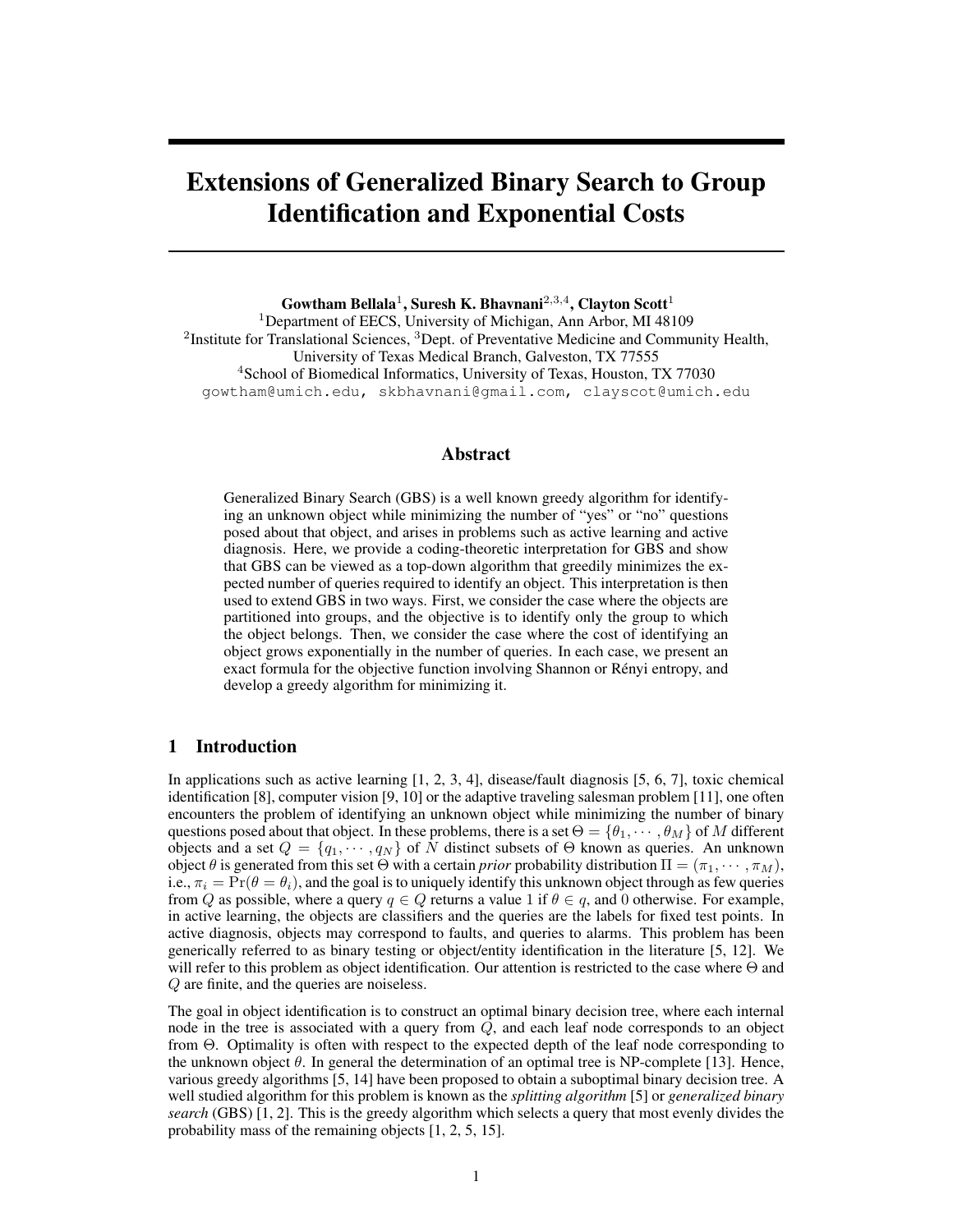GBS assumes that the end goal is to rapidly identify individual objects. However, in applications such as disease diagnosis, where  $\Theta$  is a collection of possible diseases, it may only be necessary to identify the intervention or response to an object, rather than the object itself. In these problems, the object set  $\Theta$  is partitioned into groups and it is only necessary to identify the group to which the unknown object belongs. We note below that GBS is not necessarily efficient for group identification.

To address this problem, we first present a new interpretation of GBS from a coding-theoretic perspective by viewing the problem of object identification as constrained source coding. Specifically, we present an exact formula for the expected number of queries required to identify an unknown object in terms of Shannon entropy of the prior distribution Π, and show that GBS is a top-down algorithm that greedily minimizes this cost function. Then, we extend this framework to the problem of group identification and derive a natural extension of GBS for this problem.

We also extend the coding theoretic framework to the problem of object (or group) identification where the cost of identifying an object grows exponentially in the number of queries, i.e., the cost of identifying an object using d queries is  $\lambda^d$  for some fixed  $\lambda > 1$ . Applications where such a scenario arises have been discussed earlier in the context of source coding [16], random search trees [17] and design of alphabetic codes [18], for which efficient optimal or greedy algorithms have been presented. In the context of object/group identification, the exponential cost function has certain advantages in terms of avoiding deep trees (which is crucial in time-critical applications) and being more robust to misspecification of the prior probabilities. However, there does not exist an algorithm to the best of our knowledge that constructs a good suboptimal decision tree for the problem of object/group identification with exponential costs. Once again, we show below that GBS is not necessarily efficient for minimizing the exponential cost function, and propose an improved greedy algorithm that generalizes GBS.

## 1.1 Notation

We denote an object identification problem by a pair  $(B, \Pi)$  where B is a known  $M \times N$  binary matrix with  $b_{ij}$  equal to 1 if  $\theta_i \in q_j$ , and 0 otherwise. A decision tree T constructed on  $(\mathbf{B}, \Pi)$  has a query from the set  $Q$  at each of its internal nodes, with the leaf nodes terminating in the objects from Θ. For a decision tree with L leaves, the leaf nodes are indexed by the set  $\mathcal{L} = \{1, \dots, L\}$  and the internal nodes are indexed by the set  $\mathcal{I} = \{L+1, \cdots, 2L-1\}$ . At any node 'a', let  $Q_a \subseteq Q$  denote the set of queries that have been performed along the path from the root node up to that node. An object  $\theta_i$  reaches node 'a' if it agrees with the true  $\theta$  on all queries in  $Q_a$ , i.e., the binary values in **B** for the rows corresponding to  $\theta_i$  and  $\theta$  are same over the columns corresponding to queries in  $Q_a$ . At any internal node  $a \in \mathcal{I}$ , let  $l(a), r(a)$  denote the "left" and "right" child nodes, and let  $\Theta_a \subseteq \Theta$ denote the set of objects that reach node 'a'. Thus, the sets  $\Theta_{l(a)} \subseteq \Theta_a, \Theta_{r(a)} \subseteq \Theta_a$  correspond to the objects in  $\Theta_a$  that respond 0 and 1 to the query at node 'a', respectively. We denote by  $\pi_{\Theta_a} := \sum_{\{i : \theta_i \in \Theta_a\}} \pi_i$ , the probability mass of the objects reaching node 'a' in the tree. Finally, we denote the Shannon entropy of a proportion  $\pi \in [0,1]$  by  $H(\pi) := -\pi \log_2 \pi - (1-\pi) \log_2(1-\pi)$ and that of a vector  $\Pi = (\pi_1, \dots, \pi_M)$  by  $H(\Pi) := -\sum_i \pi_i \log_2 \pi_i$ , where we use the limit,  $\lim_{\pi \to 0} \pi \log_2 \pi = 0$ , to define the value of  $0 \log_2 0$ .

# 2 GBS Greedily Minimizes the Expected Number of Queries

We begin by noting that object identification reduces to the standard source coding problem [19] in the special case when Q is *complete*, meaning, for any  $S \subseteq \Theta$  there exists a query  $q \in Q$  such that either  $q = S$  or  $\Theta \setminus q = S$ . Here, the problem of constructing an optimal binary decision tree is equivalent to constructing optimal variable length binary prefix codes, for which there exists an efficient optimal algorithm known as the Huffman algorithm [20]. It is also known that the expected length of any binary prefix code (i.e., expected depth of any binary decision tree) is bounded below by the Shannon entropy of the prior distribution Π [19].

For the problem of object identification, where  $Q$  is not complete, the entropy lower bound is still valid, but Huffman coding cannot be implemented. In this case, GBS is a greedy, top-down algorithm that is analogous to Shannon-Fano coding [21, 22]. We now show that GBS is actually greedily minimizing the expected number of queries required to identify an object.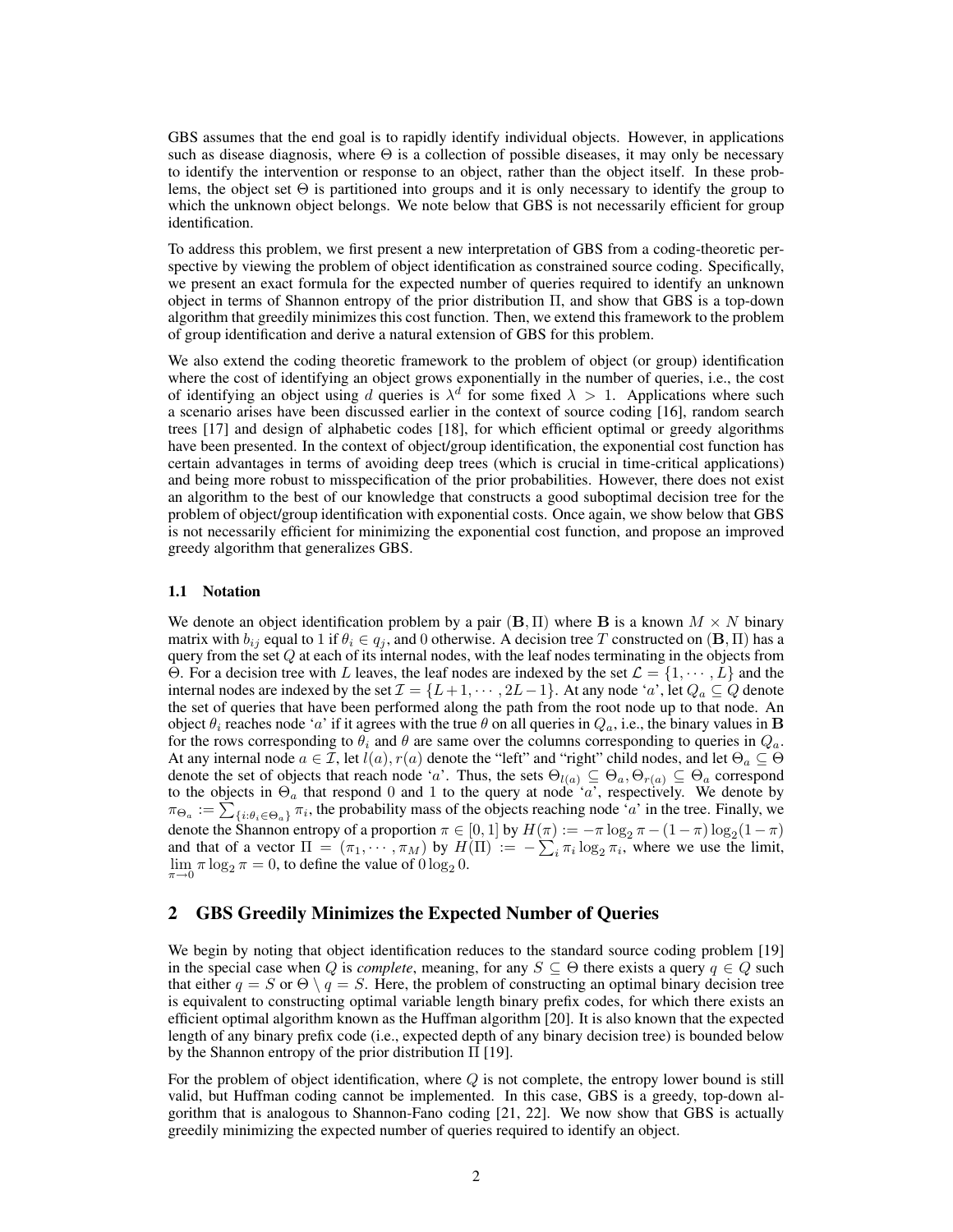First, we define a parameter called the *reduction factor* on the binary matrix/tree combination that provides a useful quantification on the expected number of queries required to identify an object.

Definition 1 (Reduction factor). *Let* T *be a decision tree constructed on the pair* (B, Π)*. The* reduction factor *at any internal node 'a' in the tree is defined by*  $\rho_a = \max\{\pi_{\Theta_{l(a)}}, \pi_{\Theta_{r(a)}}\}/\pi_{\Theta_a}$ .

Note that  $0.5 \le \rho_a \le 1$ . Given an object identification problem  $(\mathbf{B}, \Pi)$ , let  $\mathcal{T}(\mathbf{B}, \Pi)$  denote the set of decision trees that can uniquely identify all the objects in the set Θ. We assume that the rows of **B** are distinct so that  $\mathcal{T}(\mathbf{B}, \Pi) \neq \emptyset$ . For any decision tree  $T \in \mathcal{T}(\mathbf{B}, \Pi)$ , let  $\{\rho_a\}_{a \in \mathcal{I}}$  denote the set of reduction factors and let  $d_i$  denote the number of queries required to identify object  $\theta_i$  in the tree. Then the expected number of queries required to identify an unknown object using a tree (or, the expected depth of a tree) is  $L_1(\Pi) = \sum_i \pi_i d_i$ . Note that the cost function depends on both  $\Pi$ and  $\mathbf{d} = (d_1, \dots, d_M)$ . However, we do not show the dependence on d explicitly.

**Theorem 1.** *For any*  $T \in \mathcal{T}(\mathbf{B}, \Pi)$ *, the expected number of queries required to identify an unknown object is given by*

$$
L_1(\Pi) = H(\Pi) + \sum_{a \in \mathcal{I}} \pi_{\Theta_a} [1 - H(\rho_a)]. \tag{1}
$$

Theorems 1, 2 and 3 are special cases of Theorem 4, whose proof is sketched in the Appendix. Complete proofs are given in the Supplemental Material. Since  $H(\rho_a) \leq 1$ , this theorem recovers the result that  $L_1(\Pi)$  is bounded below by the Shannon entropy  $H(\Pi)$ . It presents the exact formula for the gap in this lower bound. It also follows from the above result that a tree attains the entropy bound iff the reduction factors are equal to 0.5 at each internal node in the tree. Using this result, minimizing  $L_1(\Pi)$  can be formulated as the following optimization problem:

$$
\min_{T \in \mathcal{T}(\mathbf{B}, \Pi)} H(\Pi) + \sum_{a \in \mathcal{I}} \pi_{\Theta_a} [1 - H(\rho_a)]. \tag{2}
$$

Since  $\Pi$  is fixed, this optimization problem reduces to minimizing  $\sum_{a \in \mathcal{I}} \pi_{\Theta_a} [1 - H(\rho_a)]$  over  $\mathcal{T}(\mathbf{B},\Pi)$ . As mentioned earlier, finding a global optimal solution for this optimization problem is NP-complete [13]. Instead, we may take a top down approach and minimize the objective function by minimizing the term  $C_a := \pi_{\Theta_a}[1 - H(\rho_a)]$  at each internal node, starting from the root node. Note that the only term that depends on the query chosen at node 'a' in this cost function is  $\rho_a$ . Hence the algorithm reduces to minimizing  $\rho_a$  (i.e., choosing a split as balanced as possible) at each internal node  $a \in \mathcal{I}$ .

In other words, greedy minimization of (2) is equivalent to GBS. In the next section, we show how this framework can be extended to derive greedy algorithms for the problems of group identification and object identification with exponential costs.

# 3 Extensions of GBS

## 3.1 Group Identification

In group identification<sup>1</sup>, the goal is not to determine the unknown object  $\theta \in \Theta$ , rather the group to which it belongs, in as few queries as possible. Here, in addition to  $\bf{B}$  and  $\Pi$ , the group labels for the objects are also provided, where the groups are assumed to be disjoint.

We denote a group identification problem by  $(\mathbf{B}, \Pi, \mathbf{y})$ , where  $\mathbf{y} = (y_1, \dots, y_M)$  denotes the group labels of the objects,  $y_i \in \{1, \dots, K\}$ . Let  $\{\Theta^k\}_{k=1}^K$  be the partition of  $\Theta$ , where  $\Theta^k = \{\theta_i \in \Theta\}$ .  $y_i = k$ . It is important to note here that the group identification problem cannot be simply reduced to an object identification problem with groups  $\{\Theta^1, \cdots, \Theta^K\}$  as "meta objects," since the objects within a group need not respond the same to each query. For instance, consider the toy example shown in Figure 1 where the objects  $\theta_1, \theta_2$  and  $\theta_3$  belonging to group 1 cannot be collapsed into a single meta object as these objects respond differently to queries  $q_1$  and  $q_3$ .

In this context, we also note that GBS can fail to produce a good solution for a group identification problem as it does not take the group labels into consideration while choosing queries. Once again, consider the toy example shown in Figure 1 where query  $q_2$  is sufficient to identify the group of an unknown object, whereas GBS requires 2 queries to identify the group when the unknown object is either  $\theta_2$  or  $\theta_4$ . Here, we propose a natural extension of GBS to the problem of group identification.

<sup>&</sup>lt;sup>1</sup>Golovin et.al. [23] simultaneously studied the problem of group identification in the context of object identification with persistent noise. Their algorithm is an extension of that in [24].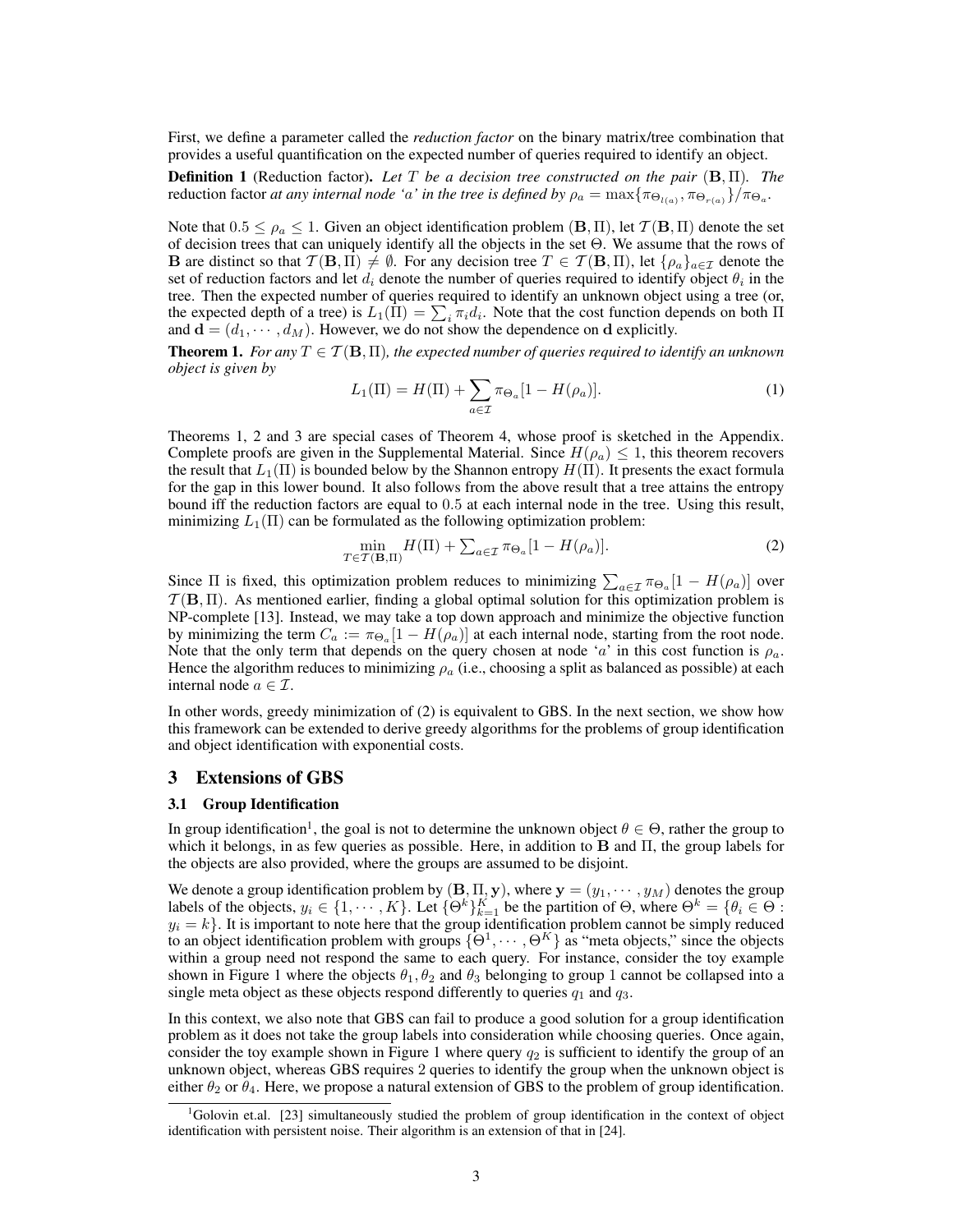|            | $q_1$ | $q_2$ | $q_3$ | Group label, y |      |
|------------|-------|-------|-------|----------------|------|
| $\theta_1$ |       |       |       |                | 0.25 |
| $\theta_2$ |       |       |       |                | 0.25 |
| $\theta_3$ |       |       |       |                | 0.25 |
| $\theta_4$ |       |       |       |                | 0.25 |



Figure 1: Toy Example



Note that when constructing a tree for group identification, a greedy, top-down algorithm terminates splitting when all the objects at the node belong to the same group. Hence, a tree constructed in this fashion can have multiple objects ending in the same leaf node and multiple leaves ending in the same group. For a tree with L leaves, we denote by  $\mathcal{L}^k \subset \mathcal{L} = \{1, \dots, L\}$  the set of leaves that terminate in group k. Similar to  $\Theta^k \subseteq \Theta$ , we denote by  $\Theta^k_a \subseteq \Theta_a$  the set of objects belonging to group  $k$  that reach node 'a' in a tree. Also, in addition to the reduction factor defined in Section 2, we define a new parameter called the *group reduction factor* for each group  $k \in \{1, \dots, K\}$  at each internal node.

Definition 2 (Group reduction factor). *Let* T *be a decision tree constructed on a group identification problem* (B, Π, y)*. The* group reduction factor *for any group* k *at an internal node '*a*' is defined by*  $\rho_{a}^{k} = \max \{ \pi_{\Theta_{l(a)}^{k}}, \pi_{\Theta_{r(a)}^{k}} \} / \pi_{\Theta_{a}^{k}}.$ 

Given  $(B, \Pi, y)$ , let  $\mathcal{T}(B, \Pi, y)$  denote the set of decision trees that can uniquely identify the groups of all objects in the set Θ. For any decision tree  $T \in \mathcal{T}(\mathbf{B}, \Pi, \mathbf{y})$ , let  $d_i$  denote the depth of leaf node  $j \in \mathcal{L}$ . Let random variable X denote the number of queries required to identify the group of an unknown object  $\theta$ . Then, the expected number of queries required to identify the group of an unknown object using the given tree is equal to

$$
L_1(\Pi) = \sum_{k=1}^{K} \Pr(\theta \in \Theta^k) \, \mathbb{E}[X | \theta \in \Theta^k] = \sum_{k=1}^{K} \pi_{\Theta^k} \left[ \sum_{j \in \mathcal{L}^k} \frac{\pi_{\Theta_j}}{\pi_{\Theta^k}} d_j \right] \tag{3}
$$

**Theorem 2.** For any  $T \in \mathcal{T}(\mathbf{B}, \Pi, \mathbf{y})$ , the expected number of queries required to identify the group *of an unknown object is given by*

$$
L_1(\Pi) = H(\Pi_\mathbf{y}) + \sum_{a \in \mathcal{I}} \pi_{\Theta_a} \left[ 1 - H(\rho_a) + \sum_{k=1}^K \frac{\pi_{\Theta_a^k}}{\pi_{\Theta_a}} H(\rho_a^k) \right]
$$
(4)

*where*  $\Pi_{y} = (\pi_{\Theta^{1}}, \dots, \pi_{\Theta^{K}})$  *denotes the probability distribution of the object groups induced by the labels* **y** *and*  $H(\cdot)$  *denotes the Shannon entropy.* 

Note that the term in the summation in (4) is non-negative. Hence, the above result implies that  $L_1(\Pi)$  is bounded below by the Shannon entropy of the probability distribution of the groups. It also follows from this result that this lower bound is achieved iff the reduction factor  $\rho_a$  is equal to 0.5 and the group reduction factors  $\{\rho_a^k\}_{k=1}^K$  are equal to 1 at every internal node in the tree. Also, note that the result in Theorem 1 is a special case of this result where each group is of size 1 leading to  $\rho_a^k = 1$  for all groups at every internal node.

Using this result, the problem of finding a decision tree with minimum  $L_1(\Pi)$  can be formulated as:

$$
\min_{T \in \mathcal{T}(\mathbf{B},\Pi,\mathbf{y})} \sum_{a \in \mathcal{I}} \pi_{\Theta_a} \left[ 1 - H(\rho_a) + \sum_{k=1}^K \frac{\pi_{\Theta_a^k}}{\pi_{\Theta_a}} H(\rho_a^k) \right]. \tag{5}
$$

This optimization problem being a generalized version of that in (2) is NP-complete. Hence, we may take a top-down approach and minimize the objective function greedily by minimizing the term  $\pi_{\Theta_a}[1-H(\rho_a)+\sum_{k=1}^K$  $\frac{\pi_{\Theta_a^k}}{\pi_{\Theta_a}} H(\rho_a^k)$ ] at each internal node, starting from the root node. Note that the terms that depend on the query chosen at node 'a' are  $\rho_a$  and  $\rho_a^k$ . Hence the algorithm reduces to minimizing  $C_a := 1 - H(\rho_a) + \sum_{k=1}^K$  $\frac{\pi_{\Theta_a^k}}{\pi_{\Theta_a}} H(\rho_a^k)$  at each internal node 'a'.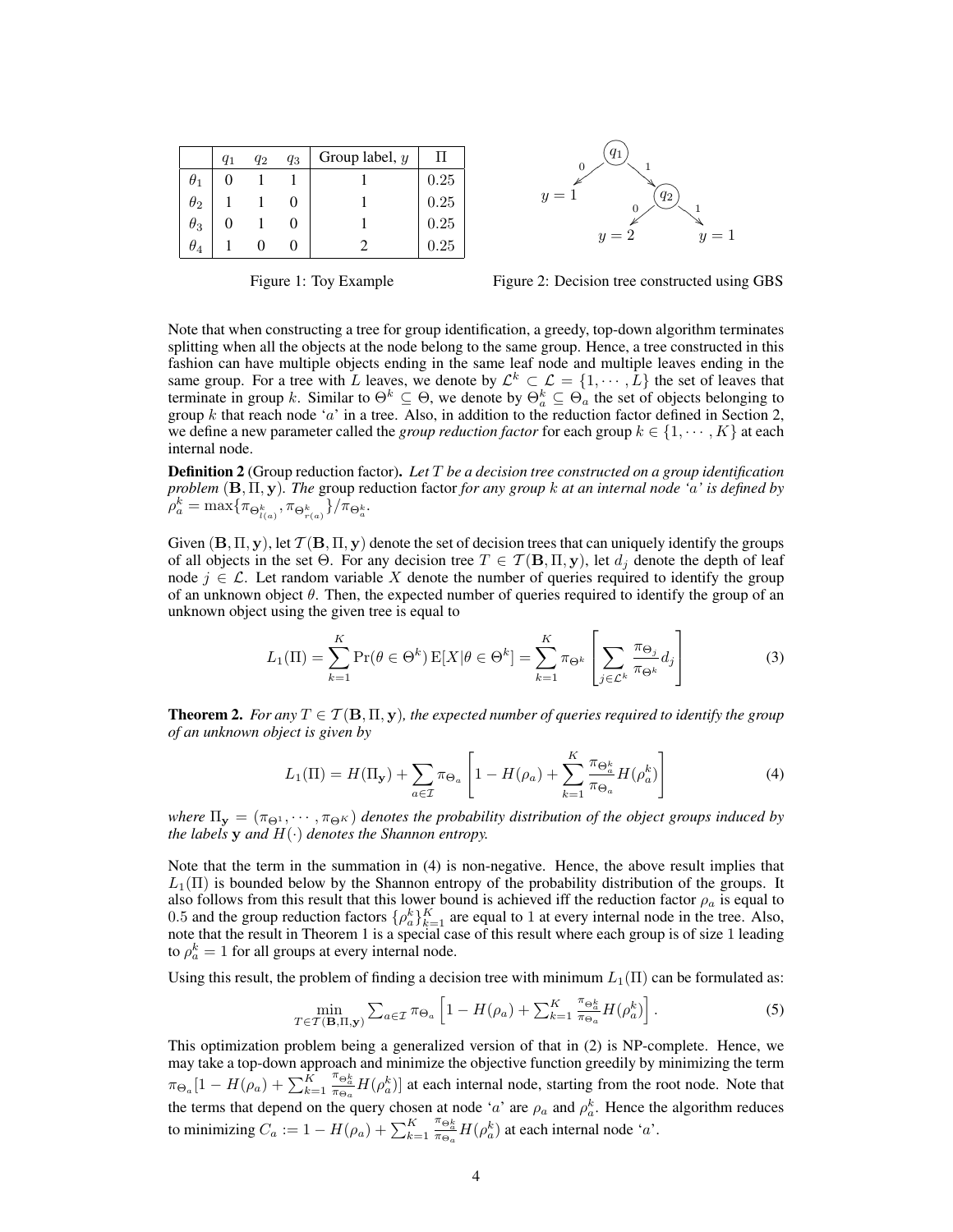Group-GBS (GGBS) **Initialize:**  $\mathcal{L} = \{root \, node\}, Q_{root} = \emptyset$ while *some*  $a \in \mathcal{L}$  *has more than one group* Choose query  $q^* = \arg \min_{q \in Q \setminus Q_a} C_a(q)$ Form child nodes  $l(a)$ ,  $r(a)$ Replace 'a' with  $l(a)$ ,  $r(a)$  in  $\mathcal L$ end  $C_a = 1 - H(\rho_a) + \sum_{k=1}^K$  $\frac{\pi_{\Theta_a^k}}{\pi_{\Theta_a}} H(\rho_a^k)$ 

**Initialize:** 
$$
\mathcal{L} = \{ root \ node \}
$$
,  $Q_{root} = \emptyset$  **while** *some*  $a \in \mathcal{L}$  has more than one object. Choose query  $q^* = \arg \min_{q \in Q \setminus Q_a} C_a(q)$  Form child nodes  $l(a), r(a)$  Replace 'a' with  $l(a), r(a)$  in  $\mathcal{L}$  **end**  $C_a = \frac{\pi_{\Theta_{l(a)}}}{\pi_{\Theta_a}} \mathcal{D}_{\alpha}(\Theta_{l(a)}) + \frac{\pi_{\Theta_{r(a)}}}{\pi_{\Theta_a}} \mathcal{D}_{\alpha}(\Theta_{r(a)})$ 

Figure 3: Greedy algorithm for group identification



Note that this objective function consists of two terms, the first term  $[1 - H(\rho_a)]$  favors queries that evenly distribute the probability mass of the objects at node 'a' to its child nodes (regardless of the group) while the term  $\sum_k$  $\frac{\pi_{\Theta_n^k}}{\pi_{\Theta_a}} H(\rho_a^k)$  favors queries that transfer an entire group of objects to one of its child nodes. This algorithm, which we refer to as Group Generalized Binary Search (GGBS), is summarized in Figure 3. Finally, as an interesting connection with greedy decision-tree algorithms for multi-class classification, it can be shown that GGBS is equivalent to the decision-tree splitting algorithm used in the C4.5 software package, based on the entropy impurity measure [25].

## 3.2 Exponential Costs

Now assume the cost of identifying an object is defined by  $L_\lambda(\Pi) := \log_\lambda(\sum_i \pi_i \lambda^{d_i})$ , where  $\lambda > 1$ and  $d_i$  corresponds to the depth of object  $\theta_i$  in a tree. In the limiting case where  $\lambda$  tends to 1 and  $\infty$ , this cost function reduces to the average depth and worst case depth, respectively. That is,

$$
L_1(\Pi) = \lim_{\lambda \to 1} L_\lambda(\Pi) = \sum_{i=1}^M \pi_i d_i, \qquad L_\infty(\Pi) := \lim_{\lambda \to \infty} L_\lambda(\Pi) = \max_{i \in \{1, \cdots, M\}} d_i.
$$

As mentioned in Section 2, GBS is tailored to minimize  $L_1(\Pi)$ , and hence may not produce a good suboptimal solution for the exponential cost function with  $\lambda > 1$ . Thus, we derive an extension of GBS for the problem of exponential costs. Here, we use a result by Campbell [26] which states that the exponential cost  $L_{\lambda}(\Pi)$  of any tree T is bounded below by the  $\alpha$ -Rényi entropy, given by  $H_{\alpha}(\Pi) := \frac{1}{1-\alpha} \log_2(\sum_i \pi_i^{\alpha})$ , where  $\alpha = \frac{1}{1+\log_2 \lambda}$ . We consider a general object identification problem and derive an explicit formula for the gap in this lower bound. We then use this formula to derive a family of greedy algorithms that minimize the exponential cost function  $L_{\lambda}(\Pi)$  for  $\lambda > 1$ . Note that the entropy bound reduces to the Shannon entropy  $H(\Pi)$  and  $\log_2 M$ , in the limiting cases where  $\lambda$  tends to 1 and  $\infty$ , respectively.

**Theorem 3.** *For any*  $\lambda > 1$  *and any*  $T \in \mathcal{T}(\mathbf{B}, \Pi)$ *, the exponential cost*  $L_{\lambda}(\Pi)$  *is given by* 

$$
\lambda^{L_{\lambda}(\Pi)} = \lambda^{H_{\alpha}(\Pi)} + \sum_{a \in \mathcal{I}} \pi_{\Theta_{a}} \left[ (\lambda - 1) \lambda^{d_{a}} - \mathcal{D}_{\alpha}(\Theta_{a}) + \frac{\pi_{\Theta_{l(a)}}}{\pi_{\Theta_{a}}} \mathcal{D}_{\alpha}(\Theta_{l(a)}) + \frac{\pi_{\Theta_{r(a)}}}{\pi_{\Theta_{a}}} \mathcal{D}_{\alpha}(\Theta_{r(a)}) \right]
$$

*where* d<sup>a</sup> *denotes the depth of any internal node '*a*' in the tree,* Θ<sup>a</sup> *denotes the set of objects that*

reach node 'a', 
$$
\pi_{\Theta_a} = \sum_{\{i:\theta_i \in \Theta_a\}} \pi_i
$$
,  $\alpha = \frac{1}{1 + \log_2 \lambda}$  and  $\mathcal{D}_{\alpha}(\Theta_a) := \left[ \sum_{\{i:\theta_i \in \Theta_a\}} \left( \frac{\pi_i}{\pi_{\Theta_a}} \right)^{\alpha} \right]^{1/\alpha}$ .

The term in summation over internal nodes  $\mathcal I$  in the above result corresponds to the gap in the Campbell's lower bound. This result suggests a top-down greedy approach to minimize  $L_{\lambda}(\Pi)$ , which is to minimize the term  $(\lambda - 1)\lambda^{d_a} - \mathcal{D}_{\alpha}(\Theta_a) + \frac{\pi_{\Theta_{l(a)}}^2}{\pi_{\Theta_a}} \mathcal{D}_{\alpha}(\Theta_{l(a)}) + \frac{\pi_{\Theta_{r(a)}}}{\pi_{\Theta_a}} \mathcal{D}_{\alpha}(\Theta_{r(a)})$  at each internal node, starting from the root node. Noting that the terms that depend on the query chosen at node 'a' are  $\pi_{\Theta_{t(a)}}, \pi_{\Theta_{r(a)}}, \mathcal{D}_{\alpha}(\Theta_{l(a)})$  and  $\mathcal{D}_{\alpha}(\Theta_{r(a)})$ , this reduces to minimizing  $C_a :=$  $\pi_{\Theta_{l(a)}}$  $\frac{\Theta_{l(a)}}{\pi \Theta_a}$   $\mathcal{D}_{\alpha}(\Theta_{l(a)}) + \frac{\pi \Theta_{r(a)}}{\pi \Theta_a}$   $\mathcal{D}_{\alpha}(\Theta_{r(a)})$  at each internal node. This algorithm, which we refer to as λ-GBS, can be summarized as shown in Figure 4. Also, it can be shown by the application of L'Hôpital's rule that in the limiting case where  $\lambda \rightarrow 1$ ,  $\lambda$ -GBS reduces to GBS, and in the case where  $\lambda \to \infty$ ,  $\lambda$ -GBS reduces to GBS with uniform prior  $\pi_i = 1/M$ . The latter algorithm is GBS but with the true prior  $\Pi$  replaced by a uniform distribution.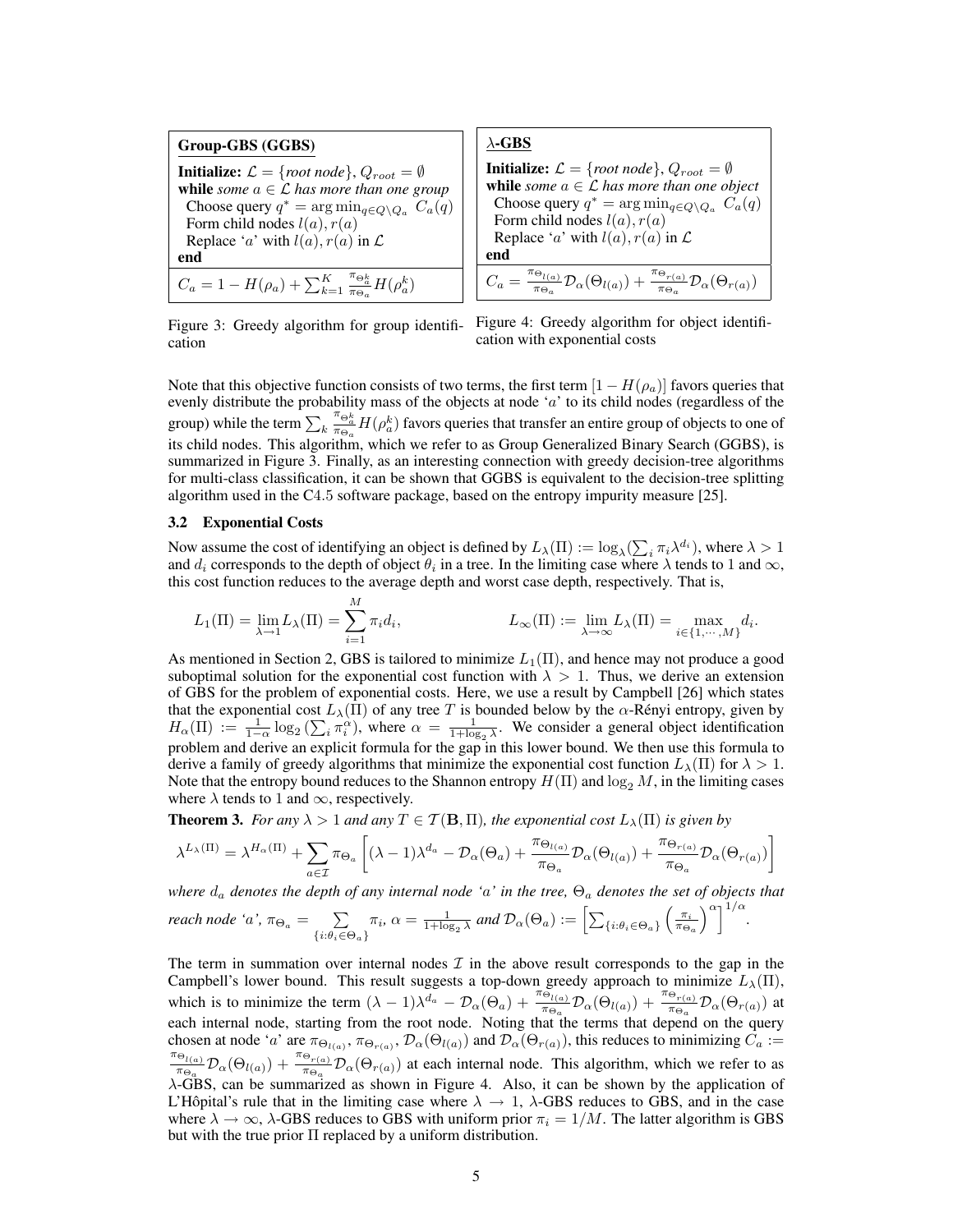

Figure 5: Beta distribution over the range [0.5, 1] for different values of  $\beta$  when  $\alpha = 1$ 

Figure 6: Expected number of queries required to identify the group of an object using GBS and GGBS

#### 3.3 Group Identification with Exponential Costs

Finally, we complete our discussion by considering the problem of group identification with exponential costs. Here, the cost of identifying the group of an object given a tree  $T \in \mathcal{T}(\mathbf{B}, \Pi, \mathbf{y})$ , is defined to be  $L_{\lambda}(\Pi) = \log_{\lambda} \left( \sum_{j \in \mathcal{L}} \pi_{\Theta_j} \lambda^{d_j} \right)$ , which reduces to (3) in the limiting case as  $\lambda \to 1$ , and to  $\max_{j \in \mathcal{L}} d_j$ , i.e., the worst case depth of the tree, in the case where  $\lambda \to \infty$ .

**Theorem 4.** *For any*  $\lambda > 1$  *and any*  $T \in \mathcal{T}(\mathbf{B}, \Pi, \mathbf{y})$ *, the exponential cost*  $L_{\lambda}(\Pi)$  *of identifying the group of an object is given by*

$$
\lambda^{L_{\lambda}(\Pi)} = \lambda^{H_{\alpha}(\Pi_{\mathbf{y}})} + \sum_{a \in \mathcal{I}} \pi_{\Theta_{a}} \left[ (\lambda - 1) \lambda^{d_{a}} - \mathcal{D}_{\alpha}(\Theta_{a}) + \frac{\pi_{\Theta_{l(a)}}}{\pi_{\Theta_{a}}} \mathcal{D}_{\alpha}(\Theta_{l(a)}) + \frac{\pi_{\Theta_{r(a)}}}{\pi_{\Theta_{a}}} \mathcal{D}_{\alpha}(\Theta_{r(a)}) \right]
$$

*where*  $\Pi_{y} = (\pi_{\Theta^1}, \cdots, \pi_{\Theta^K})$  *denotes the probability distribution of the object groups induced by the labels*  $\mathbf{y}, \, \mathcal{D}_{\alpha}(\Theta_a) := \left[ \sum_{k=1}^K \left( \frac{\pi_{\Theta_a^k}}{\pi_{\Theta_a}} \right) \right]$  $\int^{\alpha}$ <sup>1/ $\alpha$ </sup> with  $\alpha = \frac{1}{1+\log_2 \lambda}$ .

Note that the definition of  $\mathcal{D}_{\alpha}(\Theta_a)$  in this theorem is a generalization of that in Theorem 3. As mentioned earlier, Theorems 1-3 are special cases of the above theorem, where Theorem 2 follows as  $\lambda \rightarrow 1$  and Theorem 1 follows when each group is of size one in addition. This result also implies a top-down, greedy algorithm to minimize  $L_{\lambda}(\Pi)$ , which is to choose a query that minimizes  $C_a := \frac{\pi_{\Theta_{l(a)}}}{\pi_{\Theta}}$  $\frac{\Theta_{l(a)}}{\pi_{\Theta_a}} \mathcal{D}_{\alpha}(\Theta_{l(a)}) + \frac{\pi_{\Theta_{r(a)}}}{\pi_{\Theta_a}} \mathcal{D}_{\alpha}(\Theta_{r(a)})$  at each internal node. Once again, it can be shown by the application of L'Hôpital's rule that in the limiting case where  $\lambda \to 1$ , this reduces to GGBS, and in the case where  $\lambda \to \infty$ , this reduces to choosing a query that minimizes the maximum number of groups in the child nodes [27].

# 4 Performance of the Greedy Algorithms

We compare the performance of the proposed algorithms to that of GBS on synthetic data generated using different random data models.

## 4.1 Group Identification

For fixed  $M = |\Theta|$  and  $N = |Q|$ , we consider a random data model where each query  $q \in Q$  is associated with a pair of parameters  $(\gamma_w(q), \gamma_b(q)) \in [0.5, 1]^2$ . Here,  $\gamma_w(q)$  reflects the correlation of the object responses *within* a group, and  $\gamma_b(q)$  captures the correlation of object responses *between* groups. When  $\gamma_w(q)$  is close to 0.5, each object within a group is equally likely to exhibit 0 or 1 as its response to query  $q$ , whereas, when it is close to 1, most of the objects within a group are highly likely to exhibit the same query response. Similarly, when  $\gamma_b(q)$  is close to 0.5, each group is equally likely to exhibit 0 or 1 as its response to the query, where a group response corresponds to the majority vote of the object responses within a group, while, as  $\gamma_b(q)$  tends to 1, most of the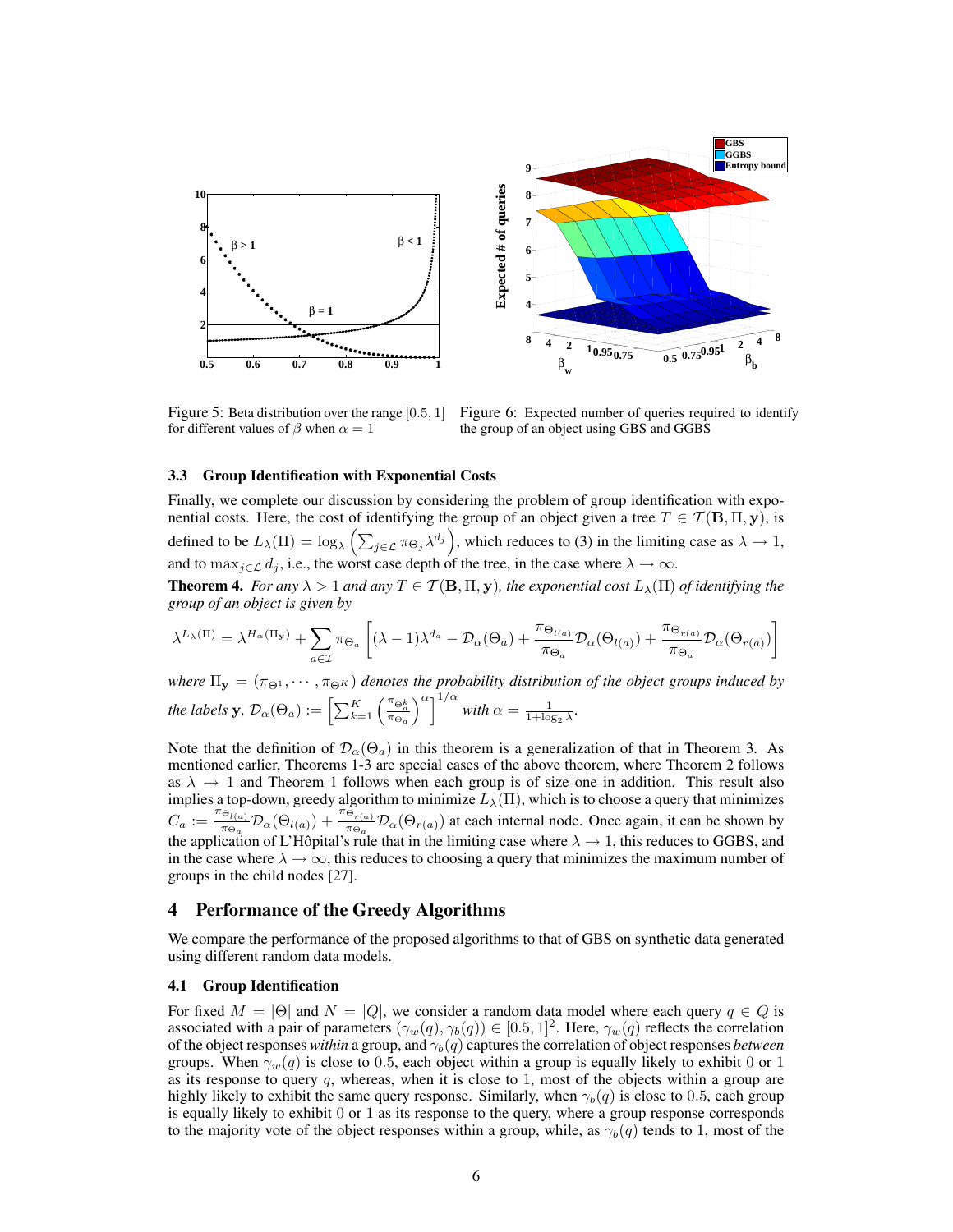

Figure 7: Exponential cost incurred in identifying an object using GBS and λ-GBS

groups are highly likely to exhibit the same response. Given these correlation values  $(\gamma_w(q), \gamma_b(q))$ for a query q, the object responses to query  $q$  (i.e., the binary column of 0's and 1's corresponding to query  $q$  in **B**) are generated as follows

1. Flip a fair coin to generate a Bernoulli random variable,  $x$ 

2. For each group  $k \in \{1, \dots, K\}$ , assign a binary label  $b_k$ , where  $b_k = x$  with probability  $\gamma_b(q)$ 3. For each object in group k, assign  $b_k$  as the object response to q with probability  $\gamma_w(q)$ 

Given the correlation parameters  $(\gamma_w(q), \gamma_b(q)), \forall q \in Q$ , a random dataset can be created by following the above procedure for each query.

We compare the performances of GBS and GGBS on random datasets generated using the above model. We demonstrate the results on datasets of size  $N = 200$  (# of queries) and  $M = 400$ ( $#$  of objects), where we randomly partitioned the objects into 15 groups and assumed a uniform prior on the objects. For each dataset, the correlation parameters are drawn from independent beta distributions over the range [0.5, 1], i.e.,  $\gamma_w(q) \sim \text{Beta}(1, \beta_w)$  and  $\gamma_b(q) \sim \text{Beta}(1, \beta_b)$  where  $\beta_w, \beta_b \in \{0.5, 0.75, 0.95, 1, 2, 4, 8\}$ . Figure 5 shows the density function (pdf) of Beta $(1, \beta)$  for different values of  $\beta$ . Note that  $\beta = 1$  corresponds to a uniform distribution, while, for  $\beta < 1$  the distribution is right skewed and for  $\beta > 1$  the distribution is left skewed.

Figure 6 compares the mean value of the cost function  $L_1(\Pi)$  for GBS and GGBS over 100 randomly generated datasets, for each value of  $(\beta_w, \beta_b)$ . This shows the improved performance of GGBS over GBS in group identification. Especially, note that GGBS achieves performance close to the entropy bound as  $\beta_w$  decreases. This is due to the increased number of queries with  $\gamma_w(q)$  close to 1 in the dataset. As the correlation parameter  $\gamma_w(q)$  tends to 1, choosing that query keeps the groups intact, i.e., the group reduction factors  $\rho_a^k$  tend to 1 for these queries. Such queries offer significant gains in group identification, but can be overlooked by GBS.

## 4.2 Object Identification with Exponential Costs

We consider the same random data model as above where we set  $K = M$ , i.e., each group is comprised of one object. Thus, the only correlation parameter that determines the structure of the dataset is  $\gamma_b(q)$ ,  $q \in Q$ . Figure 7 demonstrates the improved performance of  $\lambda$ -GBS over standard GBS, and GBS with uniform prior, over a range of  $\lambda$  values, for a dataset generated using the above random data model with  $\gamma_b(q) \sim \text{Beta}(1, 1) = \text{unif}[0.5, 1]$ . Each curve in the figure corresponds to the average value of the cost function  $L_{\lambda}(\Pi)$  as a function of  $\lambda$  over 100 repetitions. In each repetition, the prior is generated according to Zipf's law, i.e.,  $(j^{-\delta}/\sum_{i=1}^{M} i^{-\delta})_{j=1}^{M}$ ,  $\delta \geq 0$ , after randomly permuting the objects. Note that in the special case when  $\delta = 0$ , this reduces to the uniform distribution and as  $\delta$  increases, it tends to a skewed distribution with most of the probability mass concentrated on few objects.

Similar experiments have been performed on datasets generated using  $\gamma_b(q) \sim \text{Beta}(\alpha, \beta)$  for different values of  $\alpha$ ,  $\beta$ . In all our experiments, we observed  $\lambda$ -GBS to be consistently performing better than both the standard GBS, and GBS with uniform prior. In addition, the performance of  $\lambda$ -GBS has been observed to be very close to that of the entropy bound. Finally, Figure 7 also reflects that  $\lambda$ -GBS converges to GBS as  $\lambda \to 1$ , and to GBS with uniform prior as  $\lambda \to \infty$ .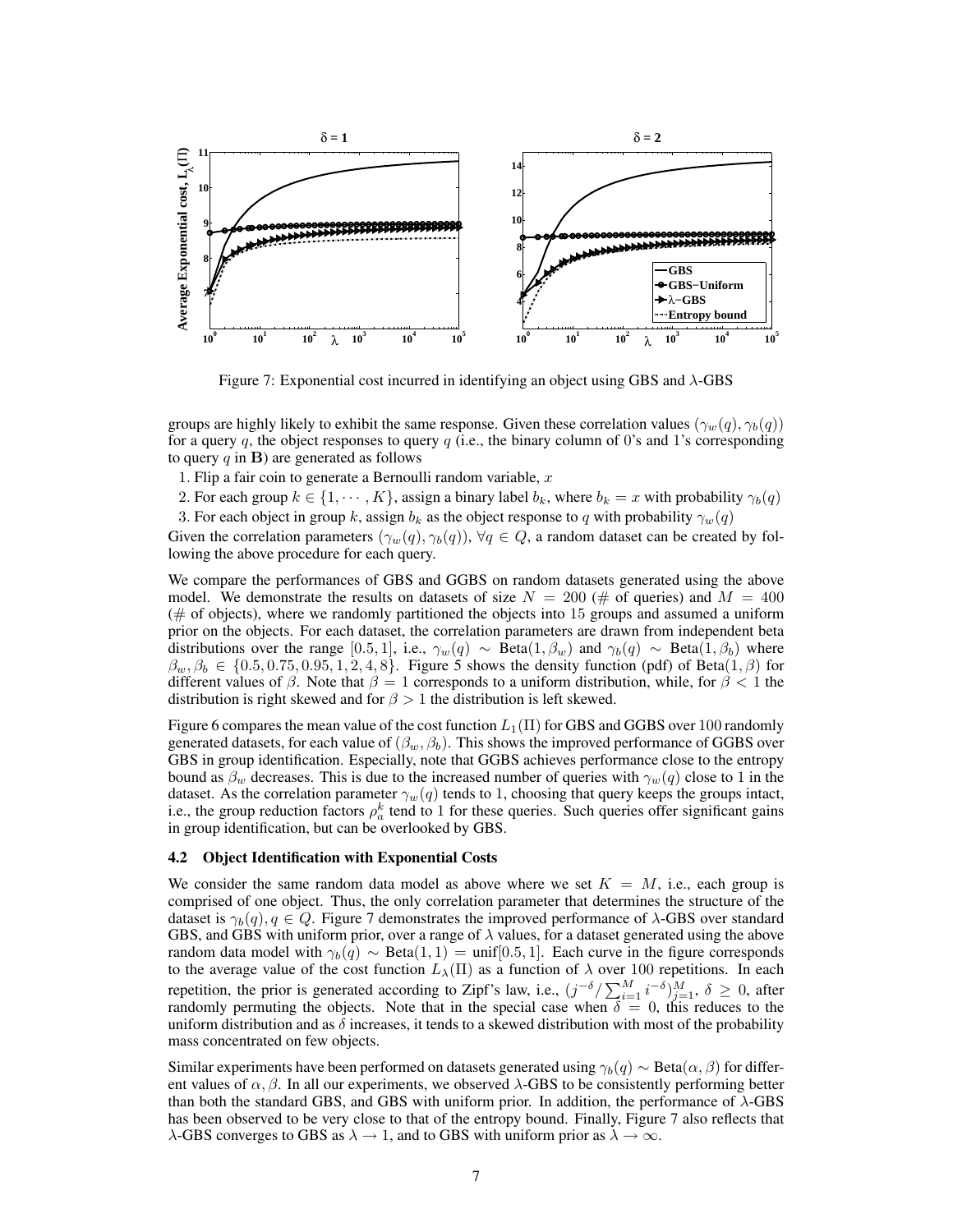# 5 Conclusions

In this paper, we show that generalized binary search (GBS) is a top-down algorithm that greedily minimizes the expected number of queries required to identify an object. We then use this interpretation to extend GBS in two ways. First, we consider the case where the objects are partitioned into groups, and the goal is to identify only the group of the unknown object. Second, we consider the problem where the cost of identifying an object grows exponentially in the number of queries. The algorithms are derived in a common framework. In particular, we prove the exact formulas for the cost function in each case that close the gap between previously known lower bounds related to Shannon and Rényi entropy. These exact formulas are then optimized in a greedy, top-down manner to construct a decision tree. We demonstrate the improved performance of the proposed algorithms over GBS through simulations. An important open question and the direction of our future work is to relate these greedy algorithms to the global optimizer of their respective cost functions.

#### Acknowledgements

G. Bellala and C. Scott were supported in part by NSF Awards No. 0830490 and 0953135. S. Bhavnani was supported in part by CDC/NIOSH grant No. R21OH009441.

## 6 Appendix: Proof Sketch for Theorem 4

Define two new functions  $\widetilde{L}_{\lambda}$  and  $\widetilde{H}_{\alpha}$  as

$$
\widetilde{L}_{\lambda} := \frac{1}{\lambda - 1} \left[ \sum_{j \in \mathcal{L}} \pi_{\Theta_j} \lambda^{d_j} - 1 \right] = \sum_{j \in \mathcal{L}} \pi_{\Theta_j} \left[ \sum_{h=0}^{d_j - 1} \lambda^h \right] \text{ and } \widetilde{H}_{\alpha} := 1 - \frac{1}{\left( \sum_{k=1}^K \pi_{\Theta^k}^{\alpha} \right)^{\frac{1}{\alpha}}},
$$

where  $\widetilde{L}_{\lambda}$  is related to the cost function  $L_{\lambda}(\Pi)$  as  $\lambda^{L_{\lambda}(\Pi)} = (\lambda - 1)\widetilde{L}_{\lambda} + 1$ , and  $\widetilde{H}_{\alpha}$  is related to the  $\alpha$ -Rényi entropy  $H_{\alpha}(\Pi_{\mathbf{v}})$  as

$$
H_{\alpha}(\Pi_{\mathbf{y}}) = \frac{1}{1-\alpha} \log_2 \sum_{k=1}^{K} \pi_{\Theta^k}^{\alpha} = \frac{1}{\alpha \log_2 \lambda} \log_2 \sum_{k=1}^{K} \pi_{\Theta^k}^{\alpha} = \log_{\lambda} \left( \sum_{k=1}^{K} \pi_{\Theta^k}^{\alpha} \right)^{\frac{1}{\alpha}}
$$
(6a)

$$
\implies \lambda^{H_{\alpha}(\Pi_{\mathbf{y}})} = \left(\sum_{k=1}^{K} \pi_{\Theta^k}^{\alpha}\right)^{\frac{1}{\alpha}} = \left(\sum_{k=1}^{K} \pi_{\Theta^k}^{\alpha}\right)^{\frac{1}{\alpha}} \widetilde{H}_{\alpha} + 1
$$
\n(6b)

where we use the definition of  $\alpha$ , i.e.,  $\alpha = \frac{1}{1 + \log_2 \lambda}$  in (6a). Now, we note from Lemma 1 that

$$
\widetilde{L}_{\lambda} = \sum_{a \in \mathcal{I}} \lambda^{d_a} \pi_{\Theta_a} \Longrightarrow \lambda^{L_{\lambda}(\Pi)} = 1 + \sum_{a \in \mathcal{I}} (\lambda - 1) \lambda^{d_a} \pi_{\Theta_a}
$$
\n(7)

where  $d_a$  denotes the depth of internal node 'a' in the tree T. Similarly, we note from (6b) and Lemma 2 that

$$
\lambda^{H_{\alpha}(\Pi_{\mathbf{y}})} = 1 + \sum_{a \in \mathcal{I}} \left[ \pi_{\Theta_a} \mathcal{D}_{\alpha}(\Theta_a) - \pi_{\Theta_{l(a)}} \mathcal{D}_{\alpha}(\Theta_{l(a)}) - \pi_{\Theta_{r(a)}} \mathcal{D}_{\alpha}(\Theta_{r(a)}) \right]. \tag{8}
$$

Finally, the result follows from (7) and (8) above.

**Lemma 1.** The function  $L_{\lambda}$  can be decomposed over the internal nodes in a tree T, as  $L_{\lambda} = \sum_{a \in \tau} \lambda^{d_a} \pi_{\Theta_a}$ , where  $d_a$  denotes the depth of internal node  $a \in \mathcal{I}$  and  $\pi_{\Theta_a}$  is the probability mass  $_{a\in\mathcal{I}}\lambda^{d_a}\pi_{\Theta_a}$ , where  $d_a$  denotes the depth of internal node  $a\in\mathcal{I}$  and  $\pi_{\Theta_a}$  is the probability mass *of the objects at that node.*

**Lemma 2.** *The function*  $\widetilde{H}_{\alpha}$  *can be decomposed over the internal nodes in a tree*  $T$ *, as* 

$$
\widetilde{H}_{\alpha} = \frac{1}{\left(\sum_{k=1}^{K} \pi_{\Theta^{k}}^{\alpha}\right)^{\frac{1}{\alpha}}}\sum_{a \in \mathcal{I}} \left[\pi_{\Theta_{a}} \mathcal{D}_{\alpha}(\Theta_{a}) - \pi_{\Theta_{l(a)}} \mathcal{D}_{\alpha}(\Theta_{l(a)}) - \pi_{\Theta_{r(a)}} \mathcal{D}_{\alpha}(\Theta_{r(a)})\right]
$$

*where*  $\mathcal{D}_{\alpha}(\Theta_a) := \left[\sum_{k=1}^K \left(\frac{\pi_{\Theta_a^k}}{\pi_{\Theta_a}}\right)\right]$  $\int_{0}^{\alpha} \int_{0}^{\frac{1}{\alpha}}$  and  $\pi_{\Theta_a}$  denotes the probability mass of the objects at any *internal node*  $a \in \mathcal{I}$ .

The above two lemmas can be proved using induction over subtrees rooted at any internal node ' $a$ ' in the tree. The details may be found in the Supplemental Material.